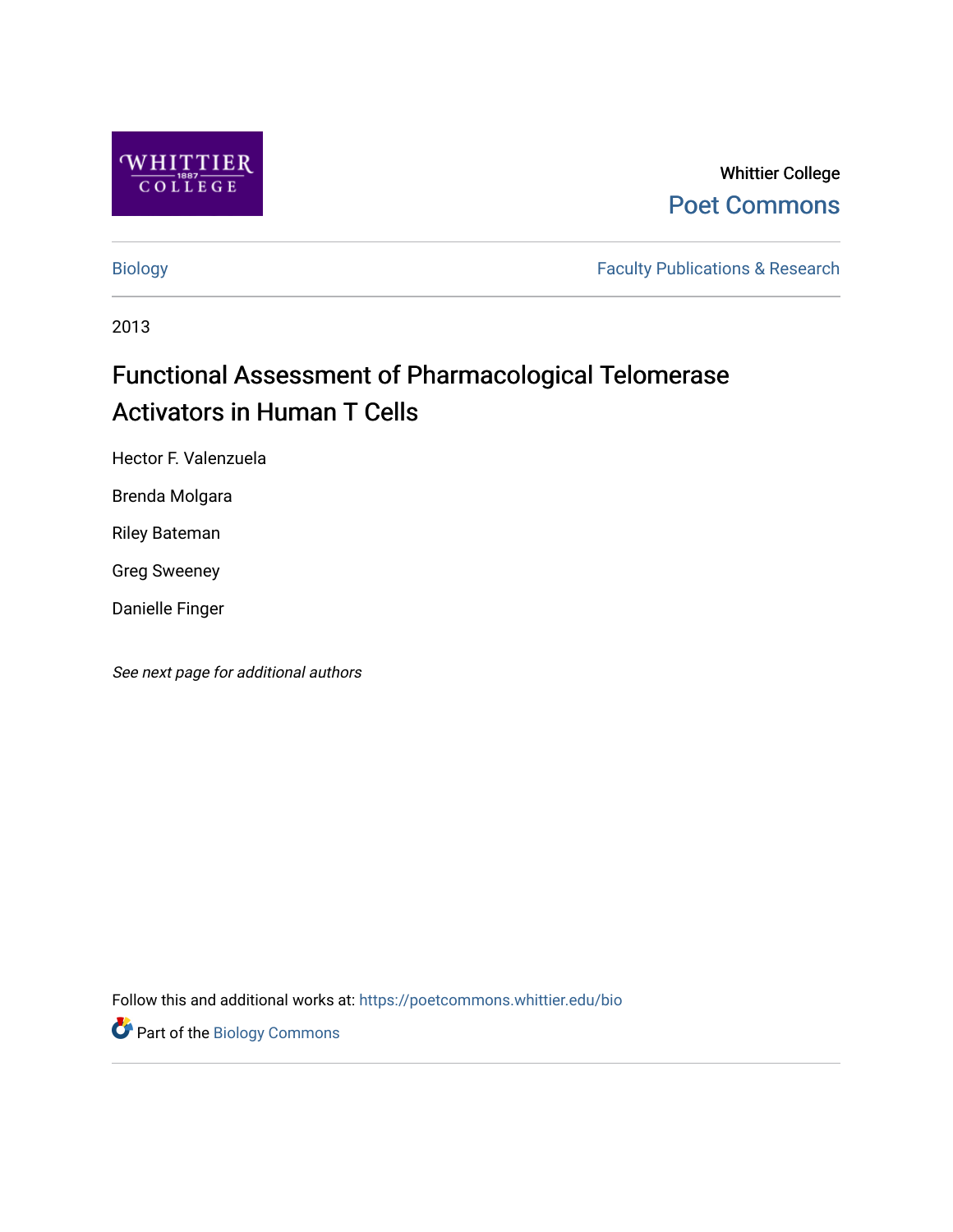# Authors

Hector F. Valenzuela, Brenda Molgara, Riley Bateman, Greg Sweeney, Danielle Finger, Taylor Dimler, and Rita B. Effros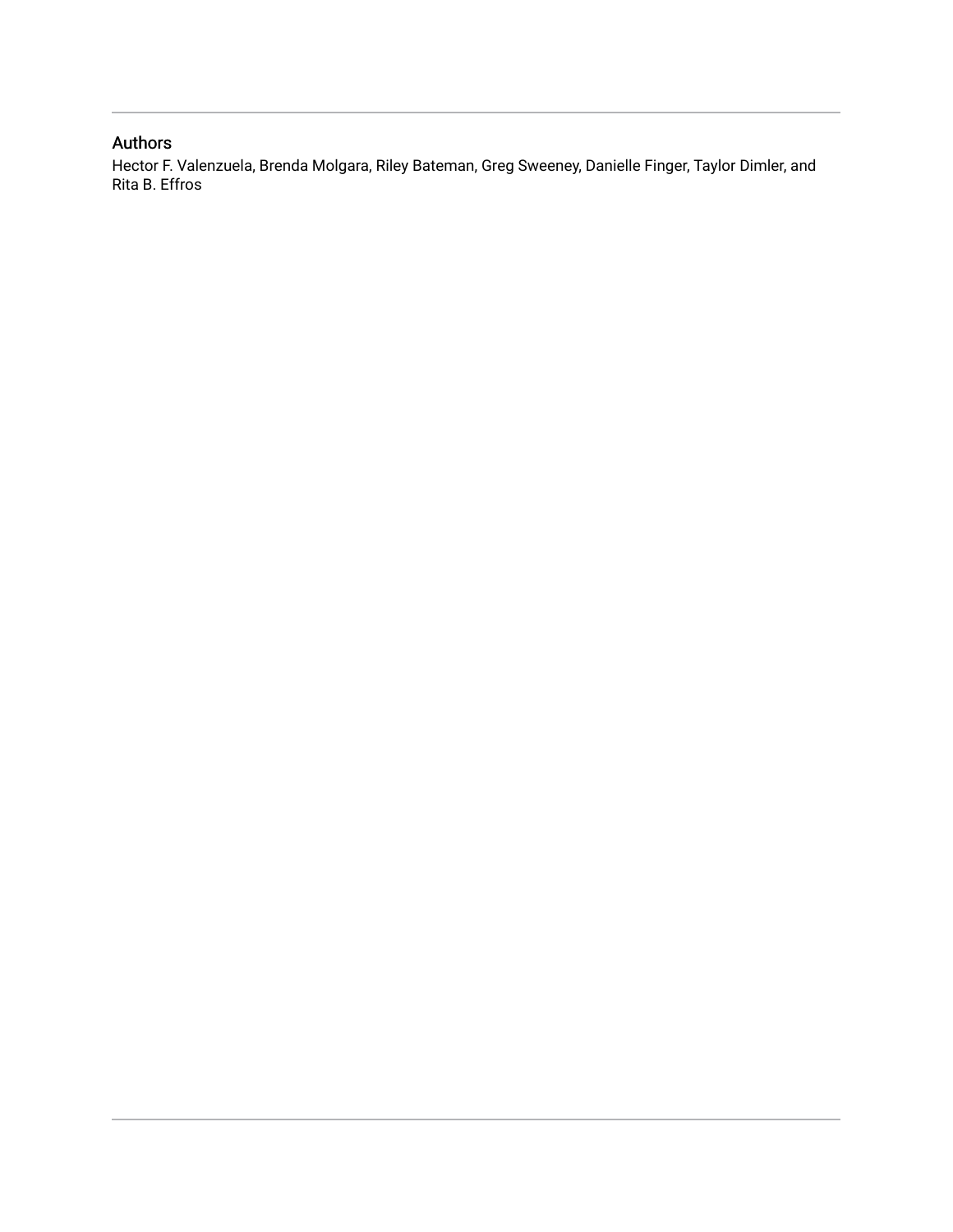

*Article* 

# **Functional Assessment of Pharmacological Telomerase Activators in Human T Cells**

**Brenda Molgora 1 , Riley Bateman <sup>1</sup> , Greg Sweeney <sup>1</sup> , Danielle Finger 1 , Taylor Dimler 1 , Rita B. Effros 2 and Hector F. Valenzuela 1,\***

- 1 Department of Biology, Whittier College,13406 Philadelphia Street, P.O. Box 634, Whittier 90608, CA, USA; E-Mails: bmolgora@poets.whittier.edu (B.M.); rbateman@poets.whittier.edu (R.B.); gsweeney@poets.whittier.edu (G.S.); dfinger@poets.whittier.edu (D.F.); mdimler@poets.whittier.edu (T.D.)
- <sup>2</sup> Department of Pathology and Lab Medicine, David Geffen School of Medicine at UCLA, 10833 Le Conte Avenue, Los Angeles 90095-1732, CA, USA; E-Mail: Reffros@mednet.ucla.edu
- **\*** Author to whom correspondence should be addressed; E-Mail: hvalenzu@whittier.edu; Tel.: +1-562-907-4200.

*Received: 27 August 2012; in revised form: 7 January 2013 / Accepted: 8 January 2013 / Published: 14 January 2013* 

**Abstract:** Telomeres are structures at the ends of chromosomes that shorten during cell division and eventually signal an irreversible state of growth arrest known as cellular senescence. To delay this cellular aging, human T cells, which are critical in the immune control over infections and cancer, activate the enzyme telomerase, which binds and extends the telomeres. Several different extracts from the *Astragalus membranaceus* root have been documented to activate telomerase activity in human T cells. The objective of this research was to compare two extracts from *Astragalus membranaceus*, TA-65 and HTA, for their effects on both telomerase and proliferative activity of human CD4 and CD8 T cells. Our results demonstrate that, TA-65 increased telomerase activity significantly (1.3 to 3.3-fold relative to controls) in T cell cultures from six donors tested, whereas HTA only increased telomerase levels in two out of six donors. We also demonstrate that TA-65 activates telomerase by a MAPK- specific pathway. Finally, we determine that during a three-day culture period, only the T cells treated with the TA-65 extract showed a statistically significant increase in proliferative activity. Our results underscore the importance of comparing multiple telomerase activators within the same experiment, and of including functional assays in addition to measuring telomerase activity.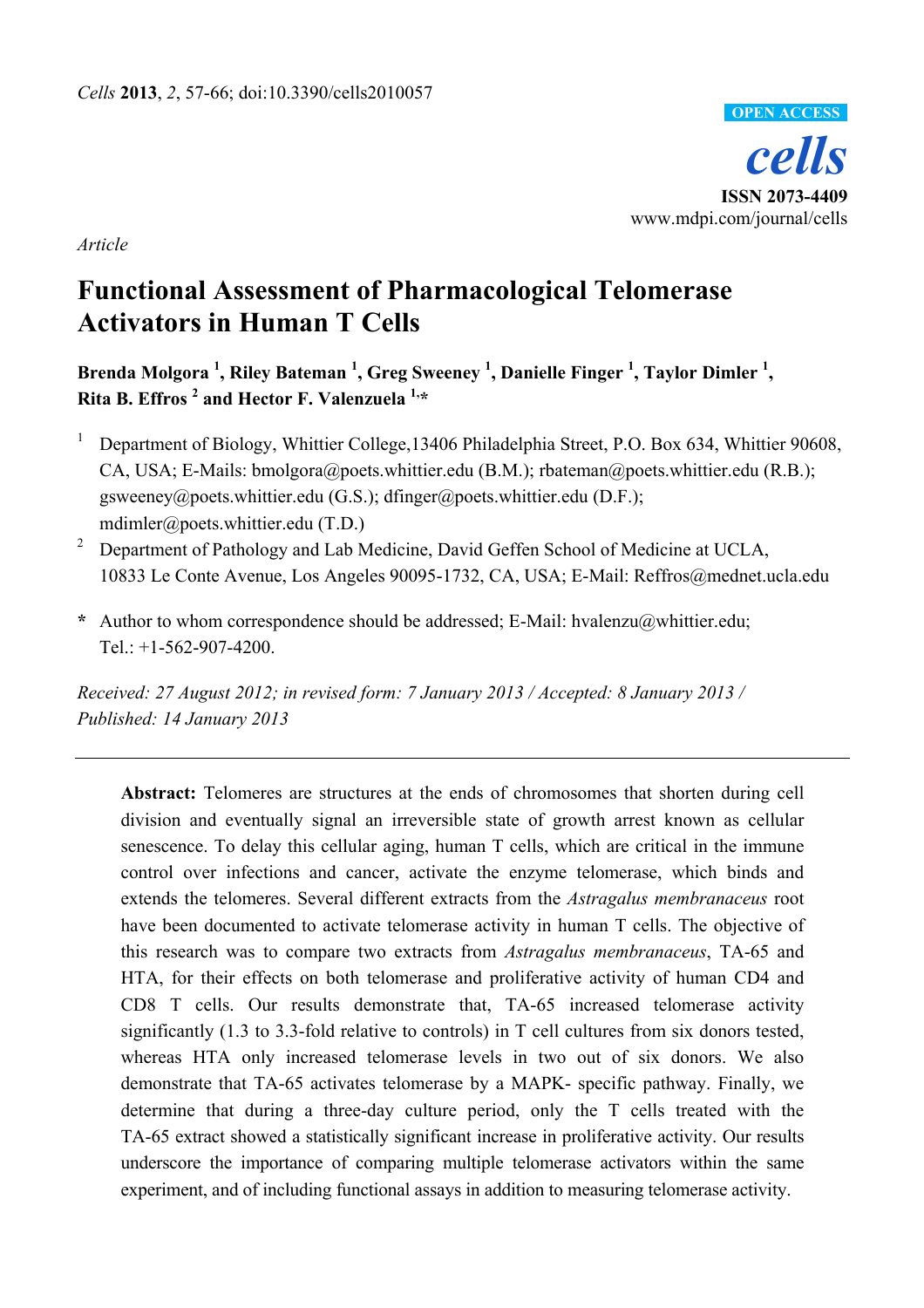**Keywords:** TA-65; telomerase activators; cellular senescence

#### **1. Introduction**

Telomeres are regions at the ends of chromosomes characterized by a repeating TTAGGG sequence. Furthermore, telomeres have specific associated proteins, collectively referred to as shelterin proteins, that help stabilizes this chromosome region, thereby playing a key role in chromosome stability, gene regulation, cancer and cellular senescence [1,2]. During DNA replication, DNA is synthesized by a continuous leading strand and by a discontinuous lagging strand, which are primed by an RNA polymerase. However, because of steric hindrance between the DNA polymerase and the required RNA priming at the ends of chromosomes, the lagging strand cannot be completely synthesized. Hence, with each cell division, the DNA length shortens at the ends within the telomere region. As telomeres shorten, the chromosome ends become reactive, leading to chromosomal fusions, resulting in DNA molecules with two centromeres, referred to as a dicentric chromosome [3]. During cell division, dicentric chromosomes can be pulled apart in opposite directions, leading to breaks in the chromosomes, thus repeating the cycle in a process known as breakage-fusion-bridge cycles [4]. The telomere region, therefore, acts to prevent these fusions by capping the ends of the chromosomes and maintaining DNA integrity.

Telomerase is a reverse transcriptase ribonucleoprotein enzyme that extends the leading strand of DNA by adding TTAGGG repeats to the end of the telomere. The dynamic maintenance of telomere length by telomerase has been found to strongly correlate with both the limited proliferative lifespan of normal cells and the immortality of cancer cells. Low to undetectable levels of telomerase activity are present in most somatic cells, leading to telomere shortening with every cell division [5,6]. Without telomere length maintenance, DNA will be damaged or deleted in cells that undergo extensive proliferation, whereas robust telomerase activity in cancer cells allows for extensive proliferative-potential.

Some human cells, such as epithelial cells in the skin and cells of the immune system require many cell divisions in order to carry out their physiological functions. These cells show detectible, albeit low, telomerase activity. However, when T cells are stimulated, either through their T cell antigen receptor or with mitogens, they are able to upregulate telomerase activity that is in the same range as that observed in tumor cells [7]. Activation of robust telomerase within T cells is critical, since low telomerase activity has been shown to lead to a premature decline of the immune system. T cell induction of telomerase is, nevertheless, a transient event, and decreases significantly with increasing rounds of cell division; thus, T cell's telomeres ultimately shorten to a critical length and signal senescence [8,9]. As further evidence of the critical role of telomerase in aging, a number of *in vitro* and *in vivo* studies have shown that activating telomerase can not only delay aging but also reverse age tissue degeneration [10,11].

Since both normal and abnormal (including cancer) cells must maintain genomic integrity, telomere and telomerase research has been a key area of investigation in such diverse fields as aging, cancer and pathogen-driven chronic degenerative diseases [12]. Moreover, given the demographic shift and the ever-growing aging population, regenerative medicine is also focused on strategies to maintain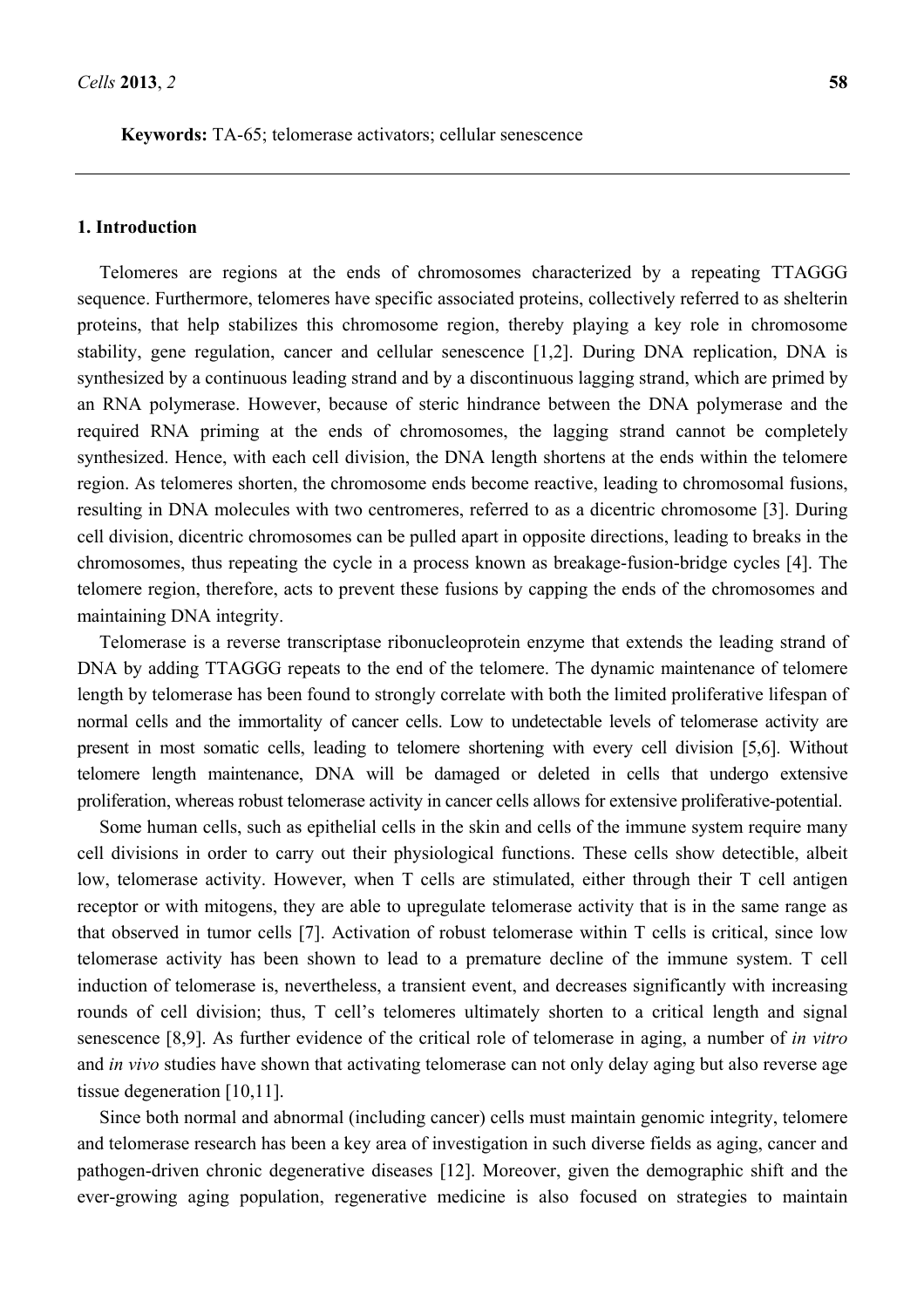telomere length. Gene therapy with hTERT, the catalytic component of telomerase, though successful in cell culture, is not a practical medical intervention. An attractive alternative would be a chemical telomerase activator, which would allow for a more precise control over the dose and timing. Several extracts from the *Astragalus membranaceus* root are being studied as possible telomerase activators [11,13,14]. The goal of the present study was to compare two natural extracts from the *Astragalus membranaceus* root, TA-65 and HTA, for their capacity to enhance telomerase activity and proliferation in human CD4 and CD8 T cells. This preliminary study highlights the importance of comparative assessments of new activators of telomerase within single experiments in evaluating them

#### **2. Results**

# *2.1. TA-65 but Not HTA Increased Telomerase Activity in All Donors' T Cells during Primary and Secondary Stimulations*

as treatments for age-associated pathologies or for immuno-compromising chronic diseases.

Cultures were established from purified CD4 and CD8 T cells from six healthy donors. The cells were treated with TA-65, HTA, or DMSO (diluent control) and samples were taken to measure telomerase activity 72 h after primary stimulation and the process repeated after 18–21 days for a secondary stimulation. Representative examples of CD4 T cell telomerase activity from one of the donor's cultures following both primary and secondary stimulations are illustrated in Figure 1A,B, respectively. The top panels represent actual bands obtained in the TRAP gel, and the corresponding quantifications are graphed on the bottom. Our results show that during a primary stimulation, TA-65 at both  $10^{-5}$  and  $10^{-6}$  gm/mL dilution increased telomerase activity on average 1.57 to 1.42 fold, respectively, when compared to the DMSO control, (Figure 1A). In a subsequent stimulation of the same cells (at the same TA-65 concentration) 19 days after the initial stimulation, telomerase activity was 2.51 fold greater than the control in the TA-65 treated cultures at  $10^{-5}$  gm/mL dilution but at 10<sup>−</sup><sup>6</sup> gm/mL dilution the telomerase activity was at the same level as the control (Figure 1B). By contrast, HTA, had no effect on the telomerase activity following first stimulation, and caused only a modest 1.3-fold increase following second stimulation, which did not reach statistical significance (Figure 1A,B). We also observed that in some cases treating with the compounds appeared to reduce the telomerase activity for some donors when compared to the DMSO controls. However, this apparent decrease in telomerase activity, did not reach statistical significance. A compilation of the mean telomerase activity values (normalized to the means of their respective DMSO controls) for six donors is summarized in Figure 2, Panel 2 A illustrates average telomerase activity for treated CD4 T cells, and Figure 2B shows averages for treated CD8 T cells. Although not discernible in Figure 2A,B, there was a slight trend in upregulation of telomerase activity in the HTA ( $10^{-6}$  gm/mL) treated cultures for some donors during a second stimulation, but only in two out of six donors did this reach statistical significance. When results of all six cultures were evaluated, the HTA-mediated effect failed to reach statistical significance. However, in all cultures treated with the TA-65 compound (dilution 10<sup>−</sup><sup>5</sup> gm/mL), the increase in telomerase activity was statistically significant.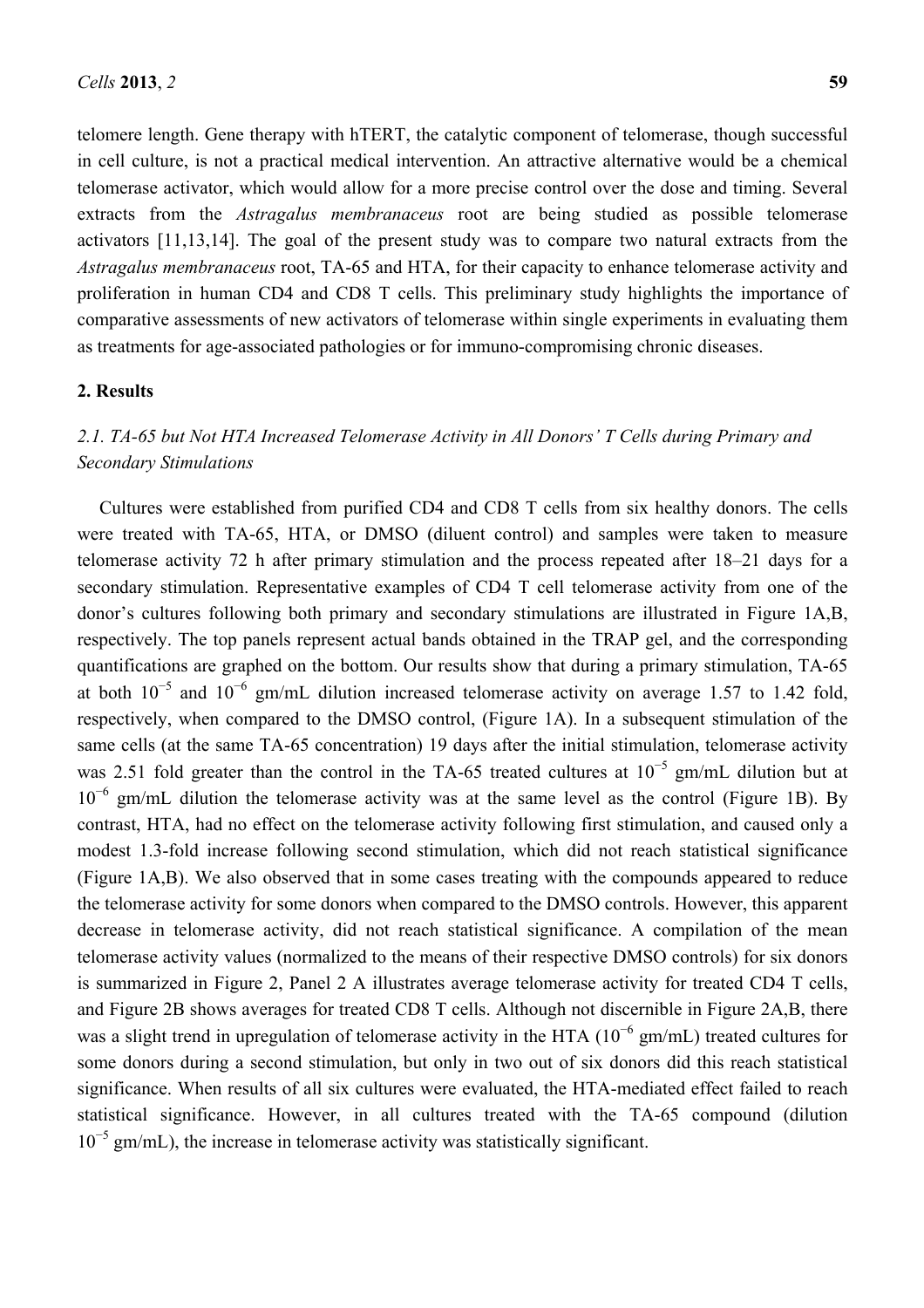**Figure 1.** TA-65 and HTA treatment of CD4 T cells increases telomerase activity in response to primary (**A**) and secondary (**B**) cell stimulations. This figure shows representative results for cultures of purified CD4 T cells from a single donor that were exposed to either TA-65, HTA or DMSO (triplicate cultures for each condition). Top portion of Figure 1A,B illustrate the band products of telomerase activity indicated as TPG (TPG is total product generate, a measure of telomerase activity). Dark bands indicate high telomerase activity. The bottom portions of panels A and B represent quantization bar graph values for the enzyme activity. The average DMSO TPG was used to normalize telomerase activity between treatments. The total dilution of compounds in grams/mL is indicated above the lanes and below the bar graphs. Statistical significance was determined by student paired t test ( $p < 0.05$ ).



**Figure 2.** Average telomerase activity for a primary stimulation for  $(A)$  CD4 (n = 6) and (**B**) CD8 ( $n = 6$ ) T cells. TPG is total product generated for telomerase activity. DMSO treated samples were used to normalized the TPG between the donors, which allow direct donor's variability comparisons.

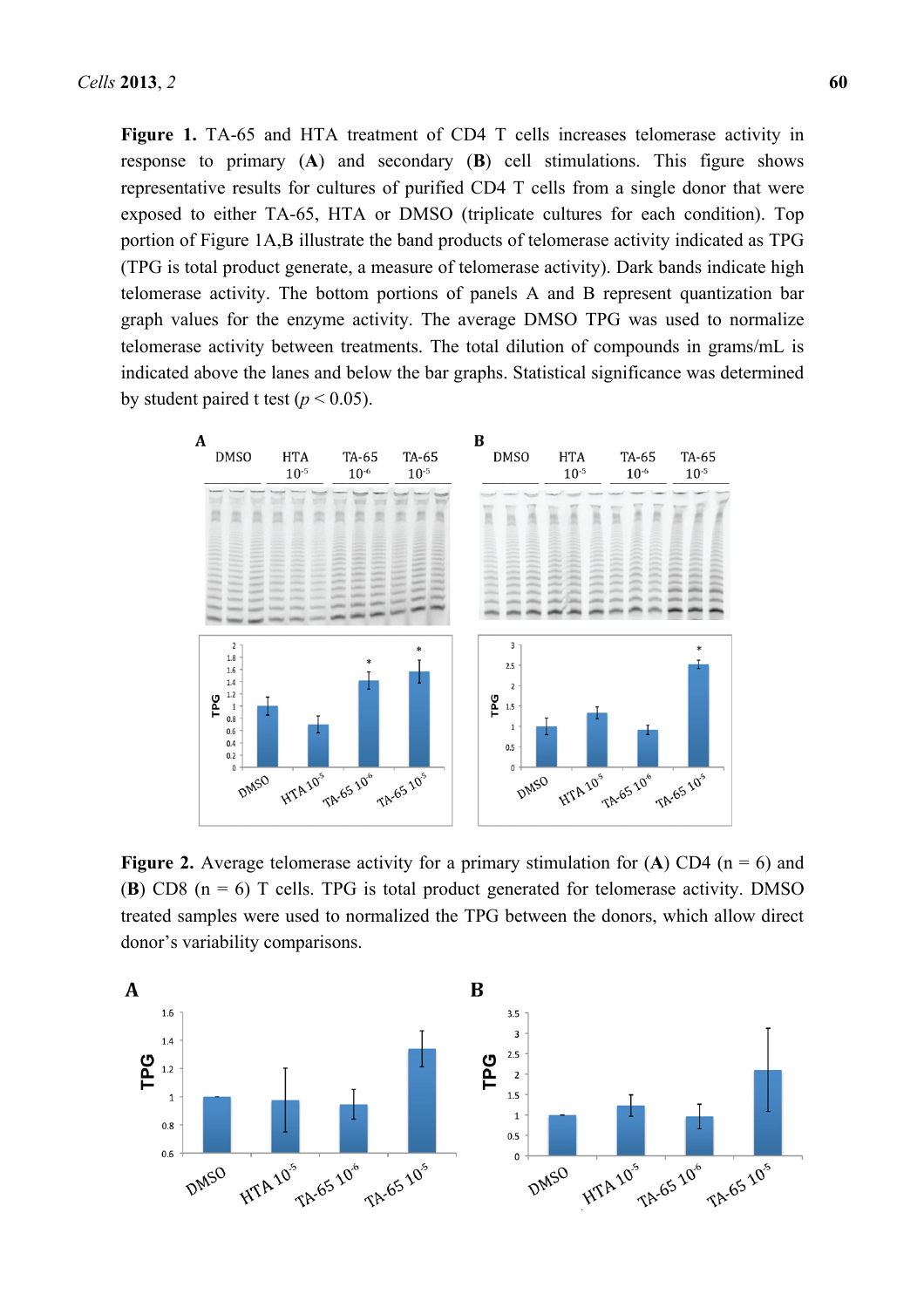#### *2.2. MAPK Specific Inhibitor Blocks TA-65 Induced Telomerase Activity*

Previous telomerase activators tested in earlier studies in our lab were linked to MAPK/ERK pathway [13]. To elucidate whether TA-65 also activates telomerase through the MAPK pathway, we compared the ability of MAPK and AKT inhibitors to block TA-65 induced telomerase activity (Figure 3). Our results show that TA-65 likely uses the MAPK pathway to activate telomerase, based on the reduction of the telomerase activity in the presence of the MAPK inhibitor. This result was observed in both CD4 and CD8 T cells but most pronounced in CD8 T cells that have been stimulated for a second time (Figure 3). The AKT pathway similar to our previous results with other telomerase activators did not seem to have a significant effect on telomerase activity on either CD4 or CD8 T lymphocytes.

**Figure 3.** TA-65 activates telomerase via MAPK pathway. CD8 T cells stimulated for a second time and treated with MAPK inhibitor (as described in materials and methods) blocked the increase telomerase activity from TA-65, but no significant inhibition was observed using AKT inhibitors. Statistical significance was determined by student paired t-test ( $p < 0.05$ ).



*2.3. Telomerase Activator TA-65 but not HTA Increases T Cells Proliferation* 

Our previous work on the TAT-2 telomerase activator had shown that the enhanced telomerase activity was associated with increased long-term proliferative capacity of the T cells [13]. For this study we decided to test for the earliest significant telomerase activity. Here, we show that exposure to TA-65 at a dilution  $10^{-5}$  gm/mL for even as short a period as 3 days is able to induce significant increases in proliferation. Indeed, both CD4 T cells (Figure 4A) and CD8 T cells (Figure 4B) experienced greater degrees of proliferation in the presence of TA-65 following both the first and second rounds of stimulation. This effect would be particularly critical during acute viral infection, since rapid early vigorous proliferation is essential for effective immune control over the infection. By contrast, exposure to HTA failed to induce increased proliferative activity during the 3-day culture period after either first or second stimulations.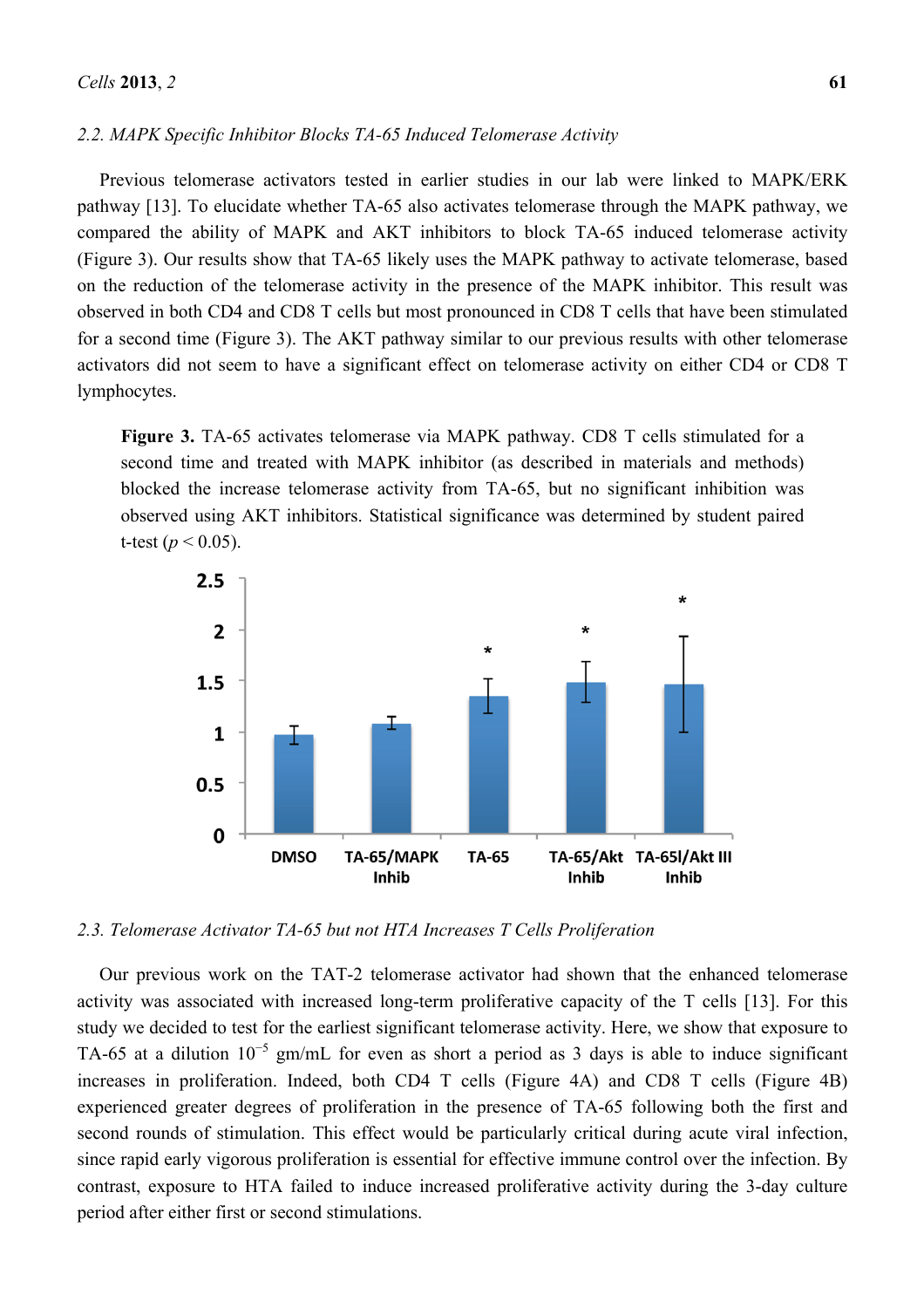Figure 4. Proliferation effects of TA-65 and HTA: Cell counts were determined on day 3 after stimulation. A, represents results for CD4 T cells and B represents results for CD8 T cells (concentrations are  $10^6$ /mL). A and B top, represents actual cell concentration after first T cell stimulation, A and B bottom represents total cell concentration after second stimulation. Statistical significance was determined by student paired t test  $(p < 0.05)$ .



#### **3. Discussion**

In the current study we have characterized the effects of two extracts of *Astragalus membranaceus*, TA-65 and HTA, for their ability to induce telomerase activity and cell proliferation on both CD4 and CD8 T cells. We show that TA-65 increased CD4 and CD8 T cells telomerase activity by 1.3-3.3-fold over the control treatment ( $p < 0.05$ ) in six out of six donor cultures, but HTA treatment caused mild telomerase increases in only 2 of the 6 donor cultures. The TA-65 telomerase enhancement was in the same range as that documented in our previous work with the TAT2 telomerase activator on CD8 T cells from persons infected with HIV [13]. In that study we observed telomerase enhancement of 1.5 to 2.5 fold increase over control, a change that was associated with a significant increase in the ability of the T cells to reduce HIV virus production when co-cultured with infected cells. Thus, our data suggest that TA-65 may be useful in treating both HIV disease and other clinical situations requiring enhanced T cell telomerase activity. Our study also demonstrated that the TA-65 induction of telomerase activity was most likely mediated via the MAPK, rather than the AKT pathway due to the higher sensitivity to MAPK inhibitors, consistent with results from TAT2 [13]. Importantly, our experiments highlighted donor variability with respect to the cell proliferation effects of both compounds. Our results show that TA-65 increased proliferative capacity of T cells, but there was variability among the donors; the 10<sup>−</sup><sup>5</sup> gm/mL dilution worked on all cultures, whereas the 10<sup>−</sup><sup>6</sup> gm/mL dilution only worked with some donors. By contrast, no statistical difference in cell growth over the control cultures was observed for HTA for all concentrations tested.

Our results also accord with several *in vivo* studies done on both rodents and humans using telomerase activators [11,14]. In one study, mice treated with TA-65 showed similar increased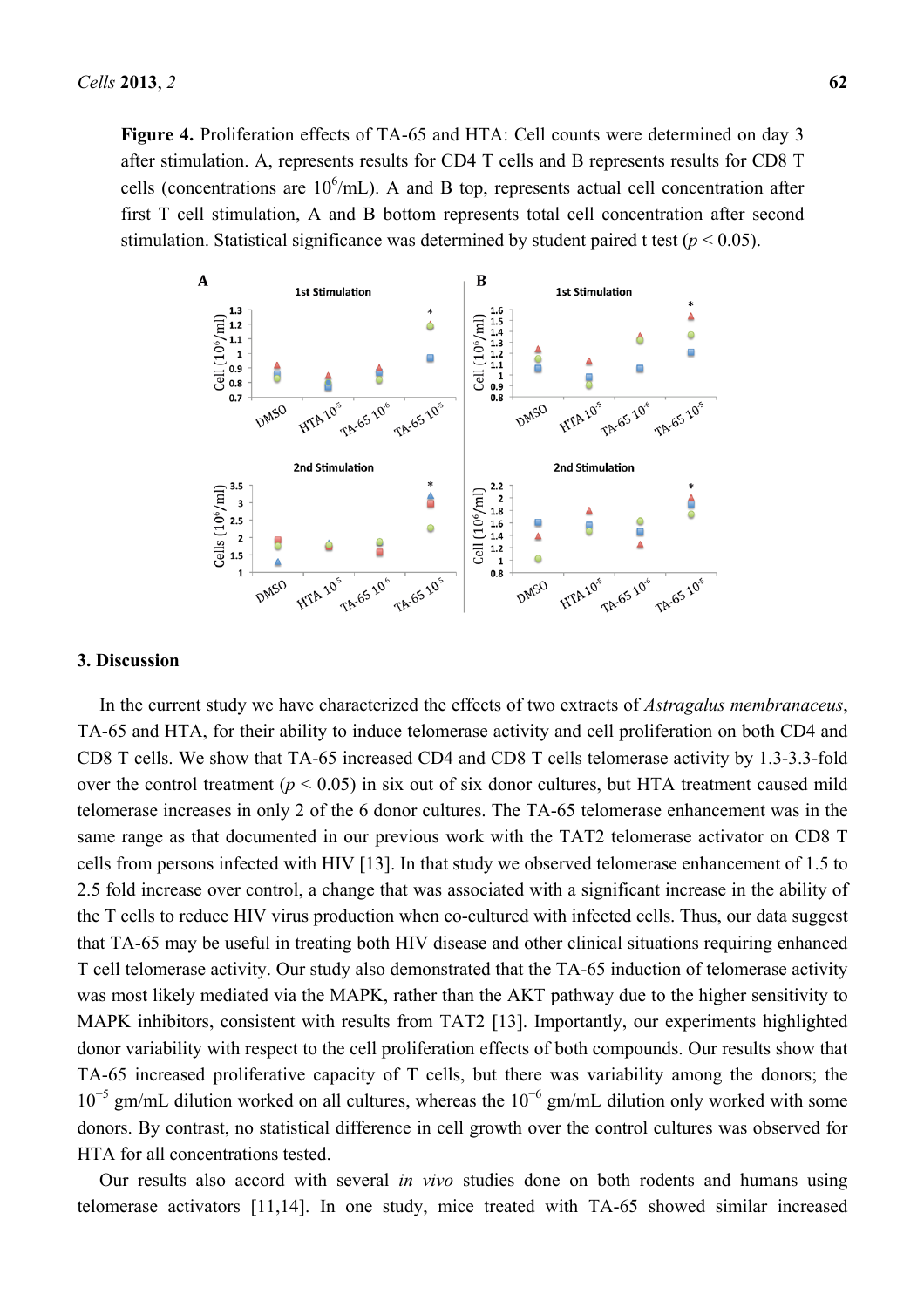telomerase enzymatic activity, and increases in health span indicators [11]. This study showed that the effects of the TA-65 included not only rescuing critically short telomeres, but also improving health parameters such as glucose tolerance, osteoporosis and skin fitness [11]. The report describing initial research in humans treated with TA-65 showed enhancement of certain immune parameters that had previously been associated with beneficial health effects [14]. The most important T lymphocyterelated observation made in that study was the decline in the proportion of T cells with a senescent phenotype (*i.e*., CD8+CD28-), thus restoring the peripheral blood T cell composition to a more youthful profile.

The ability to regulate telomerase activity is viewed as very therapeutically important in the fields of aging and cancer. Studies on the dynamic link between telomeres, cancer and aging in the 1990's dramatically increased interest in the field of telomere and telomerase biology. Early seminal papers described the discovery that telomere length functioned as a cellular mitotic clock for aging [15,16]. Other key studies that further elucidated the relationship between cellular senescence and cancer involved genetic modifications of telomerase expression, leading to immortalization of primary epithelial tissue without inducing cancer [17]. Nevertheless, conflicting results have been reported with regard to telomerase expression and induction of proliferation in different tissues. Telomerase alone cannot induce immortalization in all tissues, suggesting tissue-specific regulatory mechanisms to control telomerase activity. For example, primary human T cells regulate their telomerase activity more stringently than primary epithelial cells. Our own previous studies demonstrated that telomerase can be both upregulated and downregulated in normal T cells upon cell activation, depending on certain co-stimulatory signals [8,18], and that gene transduction with the telomerase catalytic protein (hTERT) lead to significantly enhanced proliferation and anti-viral function, with no sign of transformation [12]. Yet there still remains some controversy due to conflicting reports on whether sustained expression of ectopic hTERT alone is sufficient to immortalize CD8 T cells [19,20]. The ability to strictly control telomerase activity in T cells is critically important in developing treatments for aging, for example, since impaired signals can lead to immunodeficiencies, while unrestrained signals could theoretically lead to autoimmunity and leukemia. Importantly, none of the studies to date have shown any negative effects of telomerase enhancement on T cells regulation. Furthermore, in mice it has been demonstrated that telomere rejuvenation of the tissues and organs may lead to extension of lifespan [10]. Nonetheless, gene therapy has many drawbacks, and nongenetic activation of telomerase via natural compounds may be a more effective and less invasive approach.

#### **4. Experimental Section**

# *4.1. Formulation and Treatments of TA-65 and HTA*

TA-65 and HTA were obtained from RevGenetics. TA-65, which is a single chemical entity, is isolated by a proprietary purification process from the extract of the root of *Astragalus membranaceus* (licensed exclusively to TA Sciences) [11,14]. HTA is also an extract of the root of *Astragalus membranaceus* but is not a single purified compound entity. For use in the T cell cultures, the equivalent of 0.05 gm of each compound was dissolved in 10 ml of DMSO to achieve stock concentrations of  $5 \times 10^{-3}$  gm/mL. Serial dilutions ranging between  $10^{-3}$ ,  $10^{-4}$ ,  $10^{-5}$  and  $10^{-6}$  gm/mL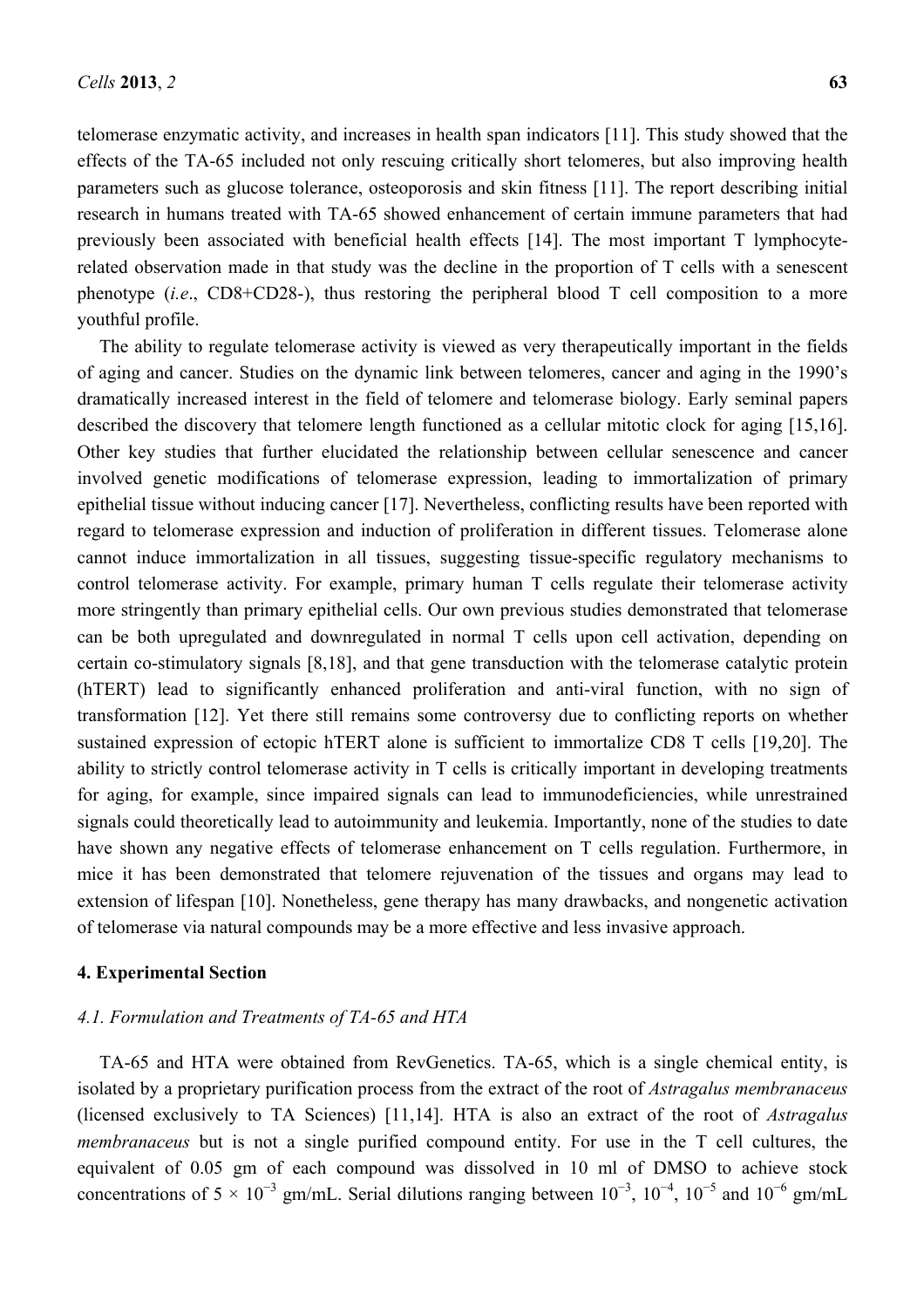were tested for each compound on the T cell cultures. The total volume of the compounds added for each concentration into the experimental cultures represented 0.1% of the final volume.

#### *4.2. Cell Treatment and Stimulation*

Human peripheral blood samples were acquired after informed consent, and in accordance with both the Human Subject committee at Whittier College and the University of California-Los Angeles Institutional Review Board. T cells from PBMC were isolated and maintained as described previously [13]. Briefly, peripheral blood mononuclear cells (PBMC) where separated from blood samples by Ficoll-Hypaque gradient centrifugation. CD4 and CD8 T cells were purified from the PBMC by negative selection, using a CD4 and CD8 T cell isolation kit (Miltenyi Biotec) according to the manufacturer's instructions. The T cells were stimulated with CD2/CD3/CD28 antibody-coated beads (Milteny) at a 0.5:1 bead to cell ratio and cultured in RPMI 1640 media supplemented with 10% FBS, 2 mM glutamine, 1 mM HEPES, 50 IU/mL penicillin/streptomycin and recombinant IL-2 (50 U/mL). T cells were then treated with the compounds and retreated every 48 h as described. All treatments for each condition were performed in triplicate wells. Cells were counted by trypan blue exclusion every 48–72 h, and were sub-cultured to  $5 \times 10^5$  cells/mL when cell concentration exceeded  $1 \times 10^6$  cells/mL. T cell cultures were re-stimulated for a second time (secondary stimulation) approximately 18–21 days after the 1st stimulation.

#### *4.3. Cell Signaling Inhibitors*

Cell signaling pathway inhibition was done as described [13]. T cells were stimulated for a second time with CD2/CD3/CD28 antibody-coated beads and IL-2 for seven days. Cells were then washed and treated for 2 h with RPMI media and with one of the following cell signaling inhibitors: MAPK inhibitor PD98059 (Calbiochem no. 51300), AKT I inhibitor (Calbiochem no. 124009) and AKT III (Calbiochem no. 124005). Cells were then washed with RPMI media and treated with TA-65 and DMSO as described above. Cell samples were taken 16 h later for telomerase analysis.

## *4.4. Telomerase Activity Measurements*

T cell samples ( $1 \times 10^6$ /mL) collected 72 h after either the first or second round of stimulation were washed in PBS buffer and stored at −80 °C. Telomerase activity was measured using the telomeric repeat amplification protocol (TRAP), as described in Parish et al [18]. The amplified TRAP reactions were run in triplicates for each condition, and reaction products were separated in a 12.5% polyacrylamide gel, with the resulting bands visualized and analyzed using Storm 860 software (GE Healthcare). Statistical analysis was done using a two tail Student's t test and significance established with a p value of  $\leq 0.05$ .

#### **5. Conclusions**

*Astragalus membranaceus* root extracts have traditionally been used for centuries as Chinese herbal teas for their health-promoting properties. Although most claims are anecdotal in nature, some have been substantiated in recent scientific studies [21–23]. However, no studies have directly compared the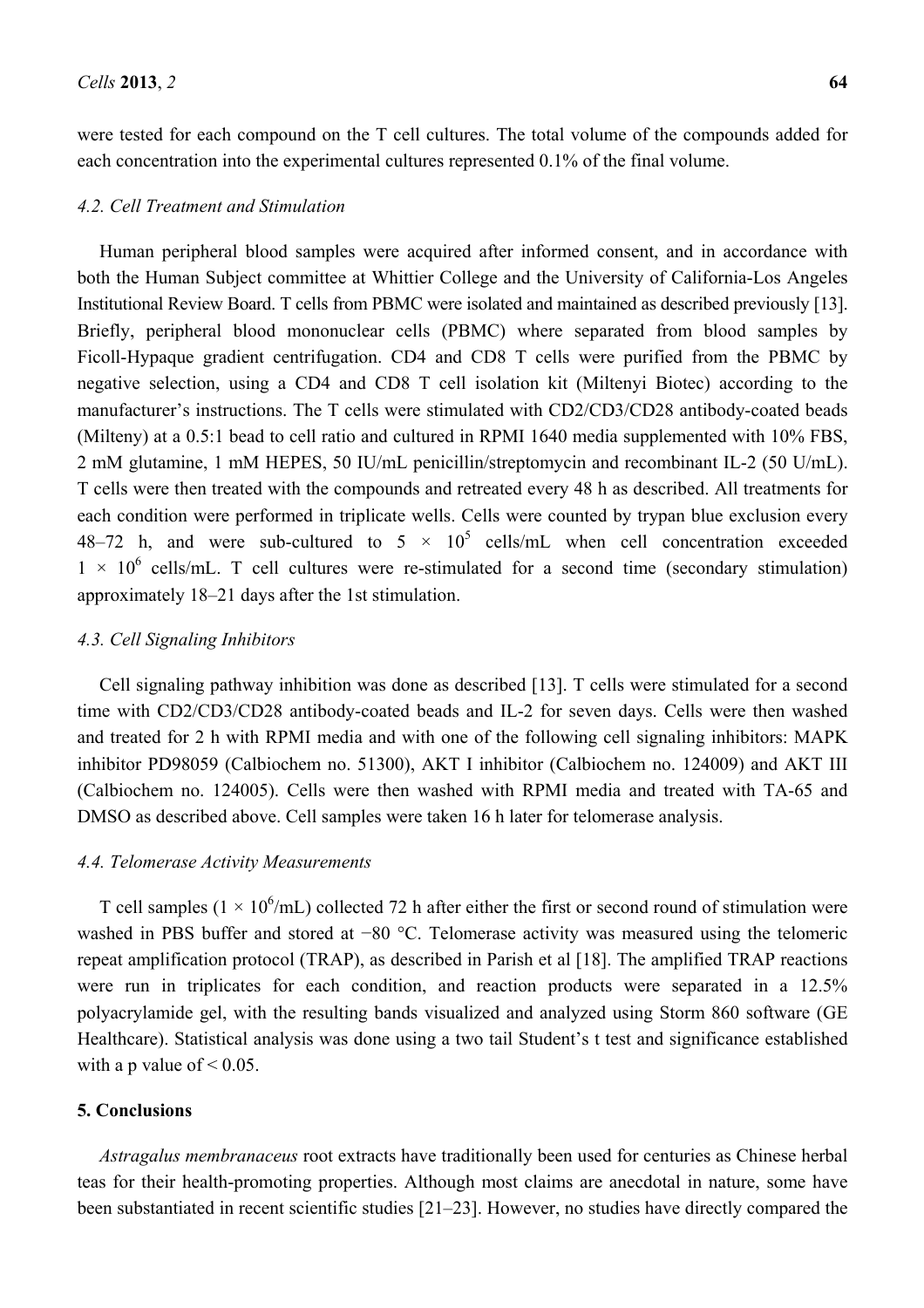different compounds from the *Astragalus membranaceus* roots extracts (*i.e*., TA-65, TAT2, HTA and Astragaloside IV). It stands to reason that not all *Astragalus membranaceus* roots extracts can stimulate telomerase activity to the same degree, hence our interest in the current study. Although our results indicated that the HTA in cultures stimulated telomerase activity in T cells in only two out of six donors, the small sample size may be a weakness to this study. Further studies should include a larger sample size, which could help confirm or change our observations. Nevertheless, we feel that this preliminary study begins to lay the foundation for, not only comparing different *Astragalus membranaceus* root extracts, but also other natural telomerase activators.

### **Acknowledgments**

This research was supported by funds from the National Institute of Health (AG032422 to R.B.E.), RevGenetics (to H.F.V.) and Murphy Fellowship (to G.S.).

## **Conflict of Interest**

Dr. Hector Valenzuela is the Chief Scientific Officer for RevGenetics.

### **References**

- 1. de Lange, T. Shelterin: The protein complex that shapes and safeguards human telomeres. *Gene Dev.* **2005**, *19*, 2100–2110.
- 2. Artandi, S.E.; DePinho, R.A. Telomeres and telomerase in cancer. *Carcinogenesis* **2010**, *31*, 9–18.
- 3. Counter, C.M.; Avilion, A.A.; LeFeuvre, C.E.; Stewart, N.G.; Greider, C.W.; Harley, C.B.; Bacchetti, S. Telomere shortening associated with chromosome instability is arrested in inmortal cells which express telomerase activity. *EMBO J.* **1992**, *11*, 1921–1929.
- 4. Price, C. M., Centromeres and telomeres. *Curr Opin Cell Biol* **1992**, *4*, 379–84.
- 5. Monteiro, J.; Batliwalla, F.; Ostrer, H.; Gregersen, P.K. Shortened telomeres in clonally expanded CD28-CD8+ T cells imply a replicative history that is distinct from their CD28+CD8+ counterparts. *J. Immunol.* **1996**, *156*, 3587–3590.
- 6. Roth, A.; Yssel, H.; Pene, J.; Chavez, E.A.; Schertzer, M.; Lansdorp, P.M.; Spits, H.; Luiten, R.M. Telomerase levels control the lifespan of human T lymphocytes. *Blood* **2003**, *102*, 849–857.
- 7. Weng, N.P.; Levine, B.L.; June, C.H.; Hodes, R.J. Human naive and memory T lymphocytes differ in telomeric length and replicative potential. *Proc. Natl. Acad. Sci. USA* **1995**, *92*, 11091–11094.
- 8. Valenzuela, H.F.; Effros, R.B. Divergent telomerase and CD28 expression patterns in human CD4 and CD8 T cells following repeated encounters with the same antigenic stimulus. *Clin. Immunol.*  **2002**, *105*, 117–125.
- 9. Hiyama, K.; Hirai, Y.; Kyoizumi, S.; Akiyama, M.; Hiyama, E.; Piatyszek, M.A.; Shay, J.W.; Ishioka, S.; Yamakido, M. Activation of telomerase in human lymphocytes and hematopoietic progenitor cells. *J. Immunol.* **1995**, *155*, 3711–3715.